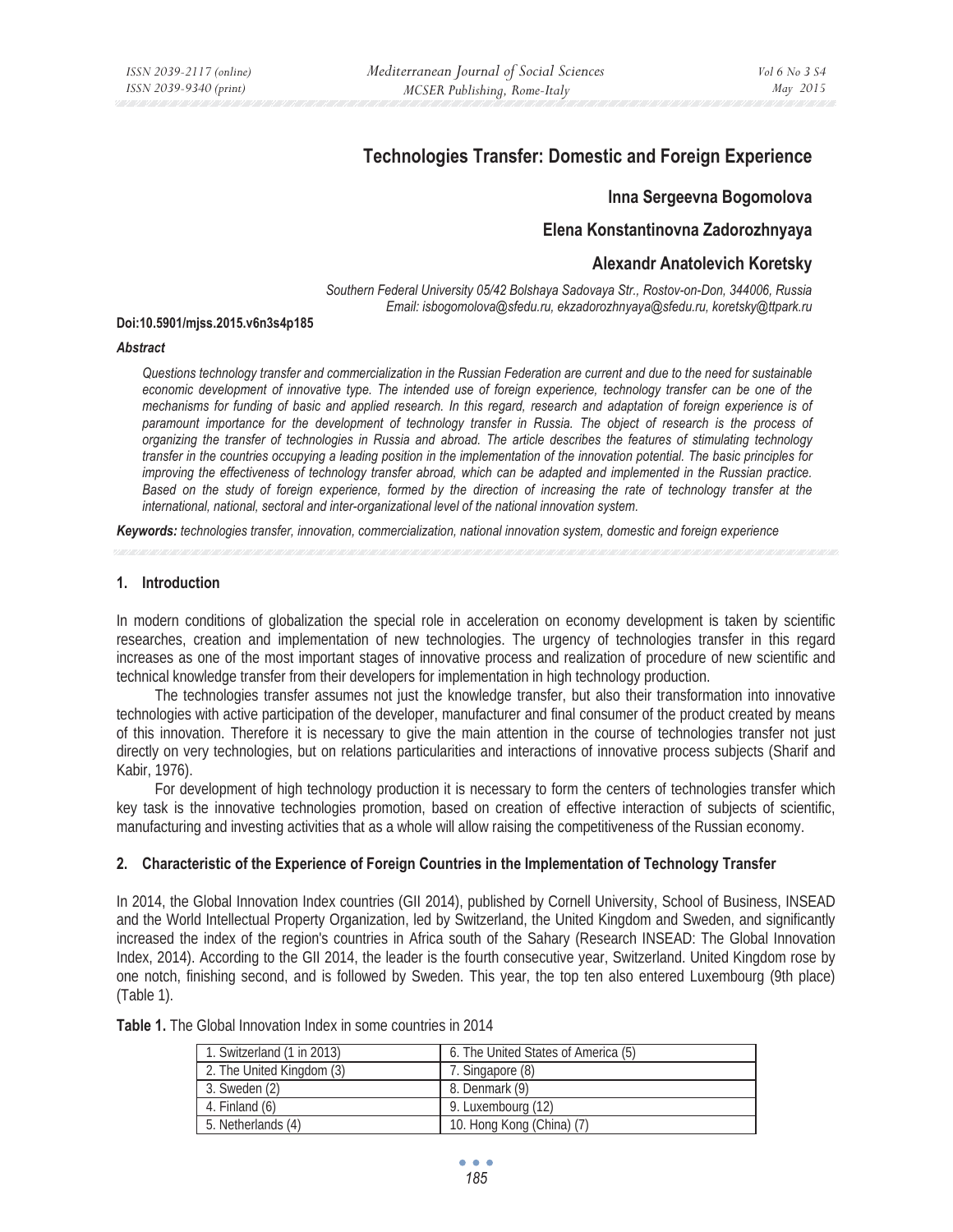| ISSN 2039-2117 (online) | Mediterranean Journal of Social Sciences | Vol 6 No 3 S4 |
|-------------------------|------------------------------------------|---------------|
| ISSN 2039-9340 (print)  | MCSER Publishing, Rome-Italy             | May 2015      |

The study recorded 143 countries around the world that produce the world's GDP, more than 99%. This year, Russia ranked 49th place (in 2012 Russia ranked 52 position).

In this regard, important to consider the experience of technology transfer of advanced countries in terms of innovative features and results - Switzerland, USA, United Kingdom.

Switzerland is concentrating significant efforts to commercialize its scientific and technological capacity. The State Commission for Technology and Innovation serves as the Agency for innovation and development at the state level, supports the scientific and applied research supports the promotion of public investment in innovative financing sektor. However, the financing of innovation is generally done through private investment. In the industrial sector, technology transfer is realized on the basis of technopark structures (Ilyin, 2013).

Also in Switzerland, the exchange of scientific and technological information between the subjects of innovation activity is realized with the participation of the Swiss Association of Technology Transfer, established in 2003 (Switzerland's information portal).

The examination of foreign experience show that in many countries there are different types of centers of technologies transfer functioning, however their missions and the purposes are practically identical and consist in realization of help in the search, assessment and innovations plantation. The forms of the centers of technologies transfer often depend on the social and economical level of national economy development, in particular, on the possibilities of governmental financing, the legislative base, etc. (Reamer, 2003).

The investigation of foreign experience on organization of the centers of technology transfer is important for Russia from the point of view of forming new and making perfect of the existing technologies transfer centers taking into account an economic situation in the country and innovative potential of economy development.

So in the USA for the purpose of having an effective technologies transfer in 1986 have been created the consortium of federal scientific laboratories that stimulated an establishment of interrelations between the companies and federal and regional scientific divisions. In the USA it is conducted an active information support of subjects' innovative activity: free of charge telephone line with representatives of the databases necessary for technology transfer, publication of catalogs, carrying out the trainings (Bykovsky et al., 2006).

For Russia it would be reasonable to offer a financial support to the existing technologies transfer centers created on a base of higher educational institutions, for the purpose of stimulation an effective search of innovations market. It is connected with that not always the Russian centers of technologies transfer have an access to sales channels; the databases are charging rather high prices for this purpose that complicates a successful technology transfer.

One of the forms of technologies transfer center in Great Britain can be considered the British Technological Group (BTG) which was created in 1981 as the state organization and went private in 1992 according to the special scheme (Arora and Gambardella, 2010).

Thee given organization facilitate the technology transfer from universities and other research establishments of governmental sectors into industry on the basis of licensing. Among its functions there took places an examination and protection of foreign intellectual property in Great Britain. Here it should be noted that the activity of the Russian centers on technology transfer should be directed not just on search of the Russian inventions, but also on innovation of science intensive companies of nonresidents, which are producing the inventions in the Russian market.

This, on the one hand, will promote the forming of trust and support for our state by the world community, and on the other hand it will stimulate an innovative development of Russia.

Now in the USA and Great Britain there indirect methods are used on stimulation of the centers of technology transfer, such as customs and tax remissions.

In Germany the centers of technologies transfer are presented by various joint research associations in the industries which are financed at the expense of subsidies of German government. Their main objective is assistance on implementation into industries of high technologies and carrying out the researches of nation-wide value. For small enterprises needy in technology transfer, the government provides the subsidies in the amount of 40 % from total cost of the research ordered (Ceccagnoli and Hicks, 2009).

The government of France supports an extensive network of the centers specialized on technologies transfer, but yet this network differs from the existing in the Russian Federation.

It is reasonable to strengthen the interaction between the Russian centers of technologies transfer in the course of search for markets, buyers and informing them on certain technologies.

The various centers of technologies transfer depending on features of their creation (based on higher education institutions or industrial corporations) possess the different databases on innovations therefore the well-timed information exchange will promote fast and successful technology transfer.

The experience of Poland is the most informative as it is connected with Russia by general historical roots. In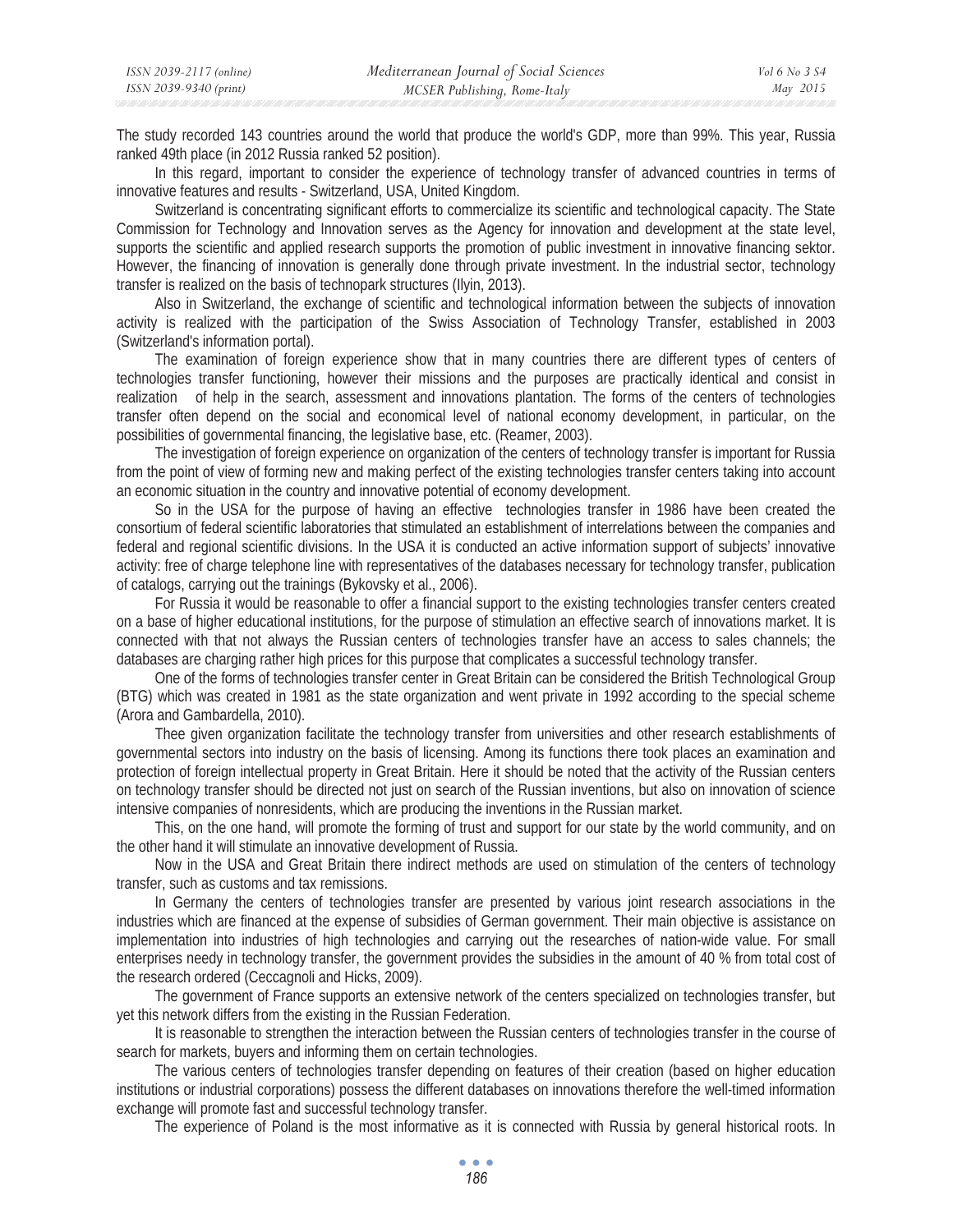| ISSN 2039-2117 (online) | Mediterranean Journal of Social Sciences | Vol 6 No 3 S4 |
|-------------------------|------------------------------------------|---------------|
| ISSN 2039-9340 (print)  | MCSER Publishing, Rome-Italy             | May 2015      |

Poland the non-commercial centers of technologies transfer are created and developed based on higher education institutions and other research establishments and they are financed by the government (Bonkovsky and Klepka, 2005).

In other European countries, such as Finland, Belgium, Denmark, Portugal it is created the special centers for cooperation of the universities and industry, the interdisciplinary centers, the innovative centers of technology transfer in small and medium business, as a rule, they are operating at the regional level. For Russia the same tendency is characteristic, though in connection with availability of financial restrictions their development derives more slowly.

The experience of the Asian countries (China, South Korea, Thailand, Singapore and Taiwan) is based on that the main lever influencing on technologies transfer centers development presents the preferential taxation. The system of taxation has a flexible nature and depends on strategic scientific and industrial reference points of the state.

The basic principle of the organization Centre for Technology Transfer abroad is that the center has implemented a complete innovation chain, which allows to bring an innovative idea in the creation of a small business.

## **3. The Possibility of Using Foreign Experience in the Russian Practice of Technology Transfer**

The transfer of technologies in Russia can be organized with the use of various mechanisms combination approved in the West (Table 2).

| Country                                                          | Directions of technologies transfer stimulation                                                                                                                                                                                                                                                                                                                                                                                                 | Possibility of using in Russia                                                                                                                                                                                                                                                                                                                           |
|------------------------------------------------------------------|-------------------------------------------------------------------------------------------------------------------------------------------------------------------------------------------------------------------------------------------------------------------------------------------------------------------------------------------------------------------------------------------------------------------------------------------------|----------------------------------------------------------------------------------------------------------------------------------------------------------------------------------------------------------------------------------------------------------------------------------------------------------------------------------------------------------|
| <b>USA</b>                                                       | Financing of researches and development of small science-<br>intensive enterprises through federal and regional scientific<br>divisions of authorities.<br>Opening of free telephone line with representatives of<br>databases, for receipt of necessary information on transfer<br>of technologies; edition of catalogs, of the centers of<br>technology transfer training in mechanisms of effective<br>realization of technologies transfer. | The financial help to technology transfer centers for the purpose of<br>innovations effective promotion by the small science-intensive<br>enterprises. Similar measures are expedient also to apply in Russian<br>centers of technology transfer.                                                                                                        |
| <b>Great Britain</b>                                             | Increasing the on-budget expenditures for the purpose of<br>scientific and technical infrastructure development.<br>The appraisal has been carried out by the British<br>technological group, directed on determination of economic<br>value of innovative ideas and the subsequent financing of<br>the most perspective, patenting British inventions abroad<br>and protection of foreign intellectual property in Great<br>Britain.           | The information base of innovative projects in the centers of<br>innovative development, financing the implementation of cost-<br>effective innovative ideas.<br>State support for basic and applied research.                                                                                                                                           |
| Germany                                                          | Provision by federal government of subsidies (can reach 46<br>% from the total cost of the ordered research and<br>development) for obtaining by small science-intensive<br>enterprises of assistance at realization of technologies<br>transfer.                                                                                                                                                                                               | For Russian centers of technology transfer it is rational to have a<br>financial support not just strictly, for technology transfer, but also for<br>search and organization of communications between the inventor,<br>center of technologies transfer and customer.                                                                                    |
| France                                                           | The government retains an extensive network of<br>specialized regional centers of innovations and transfer of<br>technologies.                                                                                                                                                                                                                                                                                                                  | The given direction well-handled also by Russian centers of<br>technology transfer for support and regulation of relationship among<br>themselves as often each of them deals within the innovations of<br>certain profile. The corresponding and timely exchange of information<br>on commercial basis will stimulate an effective technology transfer. |
| Poland                                                           | Financing by the government of creation of non-commercial<br>centers of technology transfer and those projects in which<br>the EU countries are interested.                                                                                                                                                                                                                                                                                     | Russia is on similar way of innovative development; however there is<br>a multitude unresolved questions in the sphere of state protectionism<br>and financing of technology transfer centers.                                                                                                                                                           |
| Finland, Belgium,<br>Denmark, Portugal                           | Creation on regional basis of special centers which activity<br>is directed on organization of cooperation of universities<br>and industry, interdisciplinary centers, innovative centers<br>of technology transfer in small and medium business.                                                                                                                                                                                               | Creation and development of federal and research universities,<br>acting as a platform integrating science, business and education in<br>the regions.                                                                                                                                                                                                    |
| China, South<br>Korea, Thailand,<br>Singapore,<br>Taiwan, Russia | The main lever of successful technology transfer is the<br>preferential taxation, which directions has a flexible nature<br>and depends on strategic reference points of the state in<br>the field of science and industry.                                                                                                                                                                                                                     | Creation and support of innovative special economic zones such as<br>the use of preferential tax regimes.                                                                                                                                                                                                                                                |

**Table 2.** The particularities of technology transfer stimulation abroad and their possible application in Russia

The western countries in due time have faced a problem of unpreparedness of scientists for participation in active promotion of the developments in production. Many researchers with suspicion have regarded the ideas of commercialization of research process results, intellectual property protection, etc. It took long-lasting period in leading western countries to form the basic elements of technologies process transfer organization (Zaramenskikh, 2013).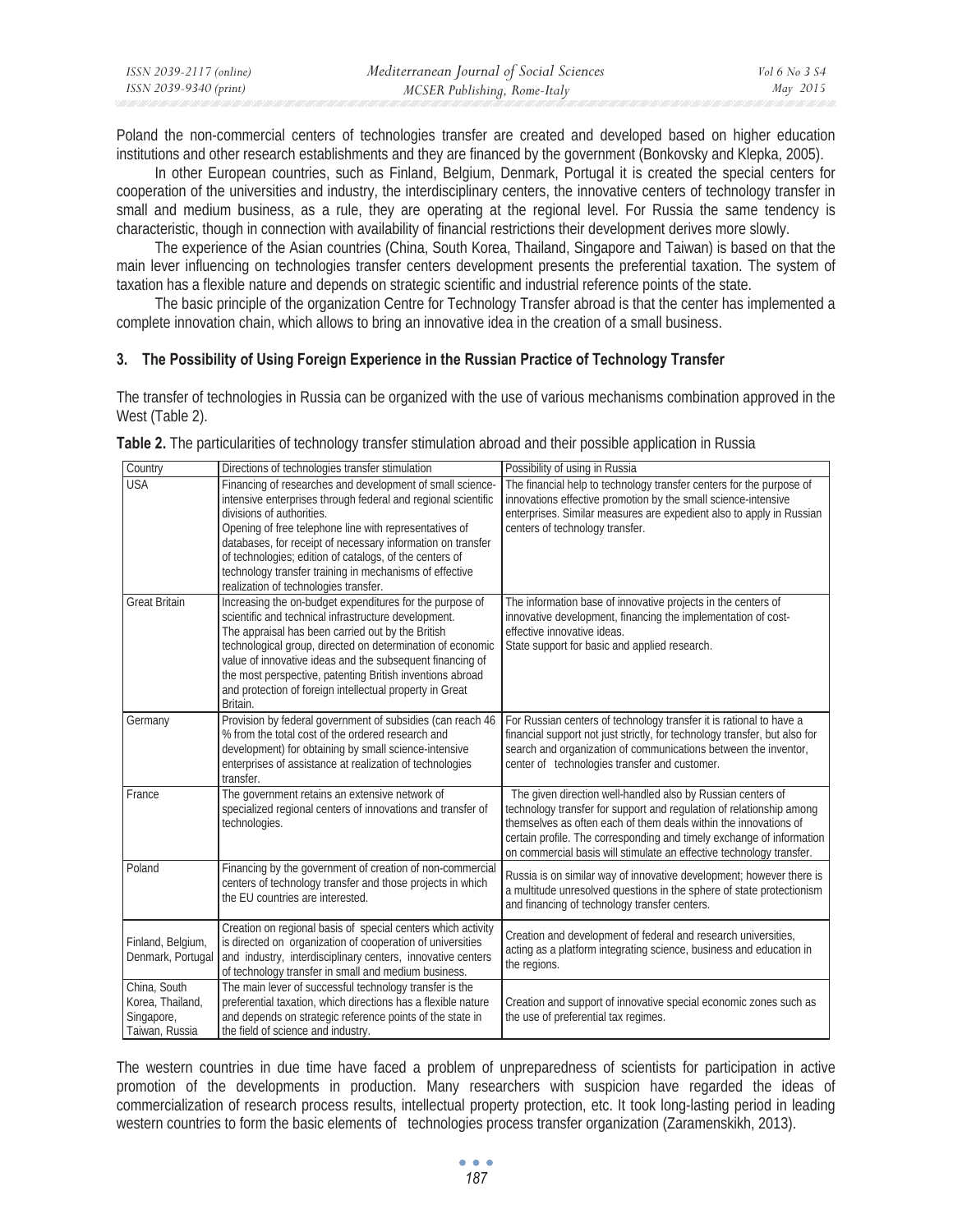| ISSN 2039-2117 (online) | Mediterranean Journal of Social Sciences | Vol 6 No 3 S4 |
|-------------------------|------------------------------------------|---------------|
| ISSN 2039-9340 (print)  | MCSER Publishing, Rome-Italy             | May 2015      |
|                         |                                          |               |

The analysis of American experience in organization of technologies transfer shows that the reason of high effectiveness of research process and a successful interaction of science and industry in the USA, expressed in the achievements of this country in the field of high technologies, is hidden on availability of the debugged mechanism, allowing to avoid the red tape, corruption and other abuses, braking the development of technologies transfer in Russia. This mechanism has arisen in the USA due to serious efforts of the state on legislative regulation of innovative activity and stimulation of such activity at universities and other non-commercial research organizations.

Creation in Germany of specialized organizations on technologies transfer led to growth of number of concluded license agreements, created the effective instrument of transition from planned economy to market economy in eastern lands. Thereat the role of universities participating in technologies transfer, first of all, consists in preparation of skilled researchers that is a distinctive feature of development of German innovative mode. Nevertheless, the German experience also bears in itself an idea of labor division in the course of technologies transfer.

Great Britain's experience is interesting by special approach on organization of technologies transfer which can find an application in Russia as well. Less, than for twenty years, a movement on creation of scientific parks in Great Britain have been promoting an effective technologies transfer owned by universities - founders of scientific parks, forthcoming new high-technology entities, new workplaces creation and attraction of investments in high-technology industries.

Though the organization of technologies transfer has the features for each specific country which is connected to distinction in reference conditions, cultural traditions etc., nevertheless, there are certain crucial elements, general for the majority of developed countries in the world, providing the effectiveness of system interaction between the science and industry, namely: the equilibration of rights and duties, the guarantees of observance of intellectual property rights, the prevalent culture of entrepreneurship and the academic ethics. Thus many elements of this system are in addition being supervised and undertaken by the state, as, for example, the protection of intellectual property rights. In lack of these conditions as this research have shown, one of the main difficulties consists in formation of technologies transfer in Russia.

The common feature for the considered forms of technologies transfer organization is that a special place in the system of mutual relations of science and the industry is occupied by specially created structures which are carrying out a preparatory work on technologies transfer and tracking an accomplishment of signed agreements with the industry.

Taking into consideration the distinctions of subjects of the Russian Federation on scientific potential and concentration of industrial productions, it is reasonable to make use of experience of the USA on organization of the "direct" transfer in major scientific and industrial centers. The "indirect" transfer, i.e. with participation of professional intermediaries (experience of Germany), can be used in regions with lower scientific potential and poor concentration of productions. In the regions industrially developed, where it is possible to have the shared financing of scientific and technological infrastructure from the state, regional power and major enterprises, there can be used the experience of Great Britain on creation of scientific parks (Shaposhnikov, 2004).

Acceleration of tempo of technologies transfer is necessary to realize at four levels of innovative system (fig. 1): international, national, industry and intra-organizational. The provided actions will allow overcoming problems of technologies transfer in Russia, such as, for example, duplication of functions of infrastructure subjects, uneven placement on the territories of Russia and lack of information exchange.



**Figure 1.** Innovative system levels